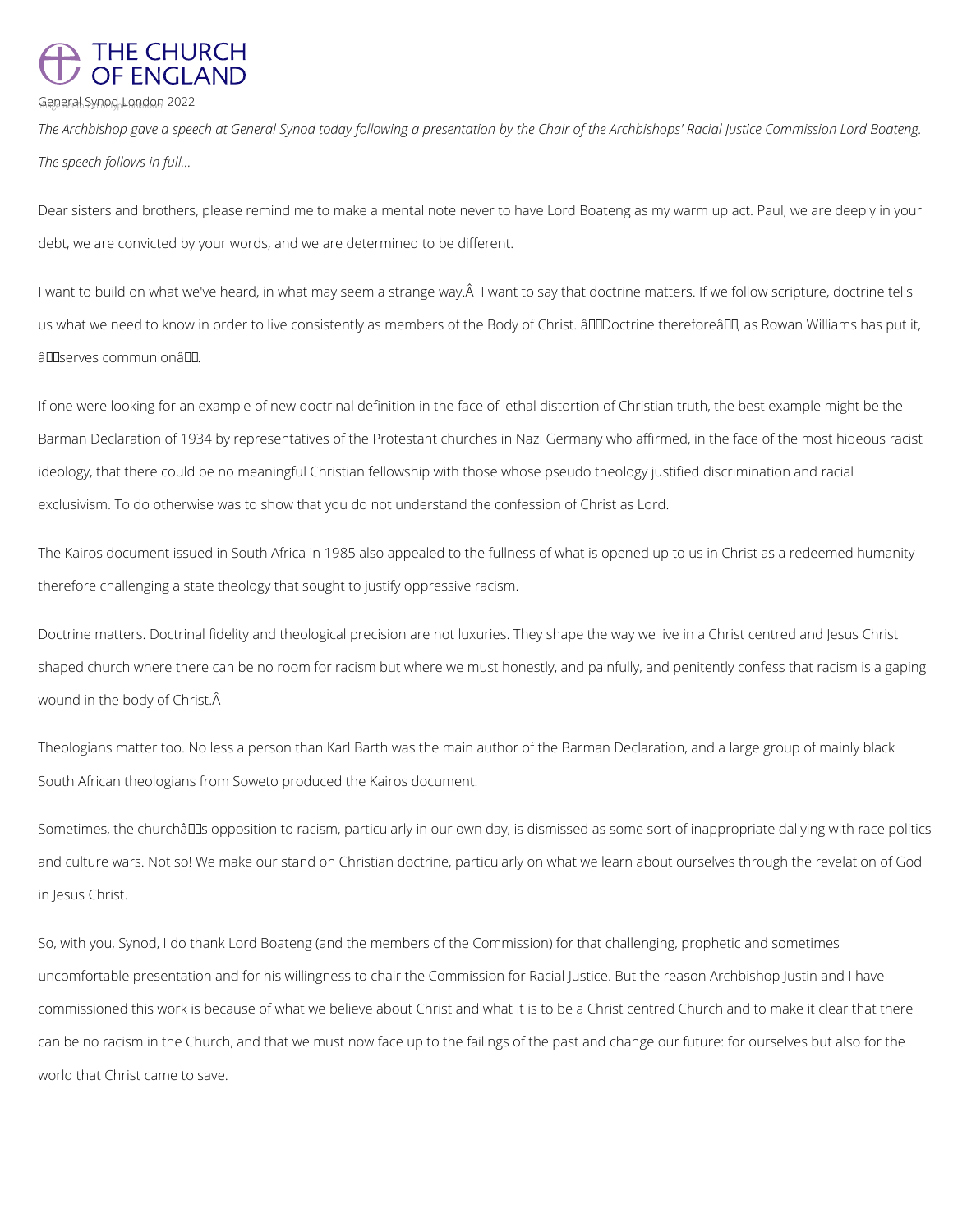We now move to a take note debate, and it is my privilege to update you on a number of area committee for giving us this time.

As we have heard, the Anti-Racism Task Force was commissio Forme oth laam peaartoan Nedoe thi to info integlh 477 sac which of course included the establishment of an independent Commission for Racial Justice, and that we can deliver systemic change across the Church, and ensure a properly resourced

The Commission has already met three times, GS 2243 starts to outline the progress.

You will see that thirty-five of those recommendations that lay within the remit of the Nation immediately, and you can see where progress is still needed. Other recommendations were re Racial Justice Commission as it emerged. However, I want to assure you that all the recomment explored both by CMEAC and the Racial Justice Commission. I say that with some feeling as privilege to be a member of CMEAC for 10 years - CMEAC is the Committee for Minority Ethn recommendations from some of those reports which were not acted upon, I was one of the authors of the state.

Under the Chair of the Dean of Manchester and with new terms of reference, CMEAC remains reminding ourselves, yet again, of all the work that that group and its Äpredecessor, [CBAC done.

In the coming months, CMEAC will publish new information around Race & Ethnicity, includin undertaken on Anti-racism, racial justice, Belonging, Inclusion and Diversity, and  $\hat{a} \in$  "hopefu liturgical objects that will narrate the rich diversity of heritage, culture, and ethno-social co Anglican Communion.

The resource,  $\hat{a} \in \tilde{S}$ taying Awake in Gethsemane; Catalyst Theology for Racial Justice in the later this year, and will be available to dioceses so that our parishes can begin to engage m

Other work has included a national conference in collaboration with the British & Irish Assoc how to support the planned migration from Hong Kong in collaboration with the Teahouse, the

Asian and Chinese-heritage clergy. As you will remember, for those who have been on Synod

and activities also supporting the work of Gypsy, Traveller and Roma Networks, and Persian

Synod, much is happening but there is so much that still needs to be done. All is far from we

demonstrate our determination to put in place a clear national strategy that will support the

parishes to be involved, and to build capacity.